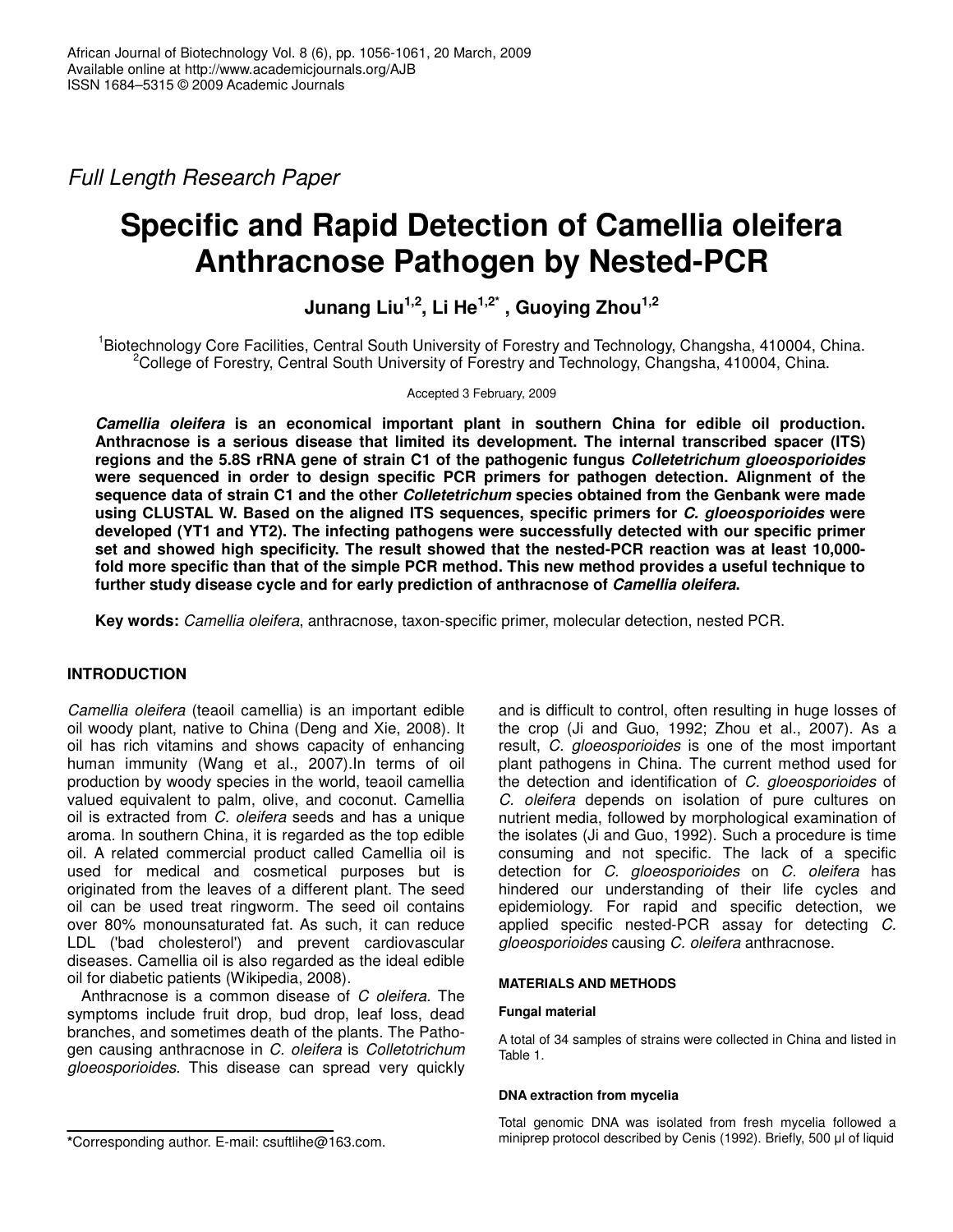| Sample no.      | <b>Species</b>              | <b>Host</b>          | Geographic origin               |
|-----------------|-----------------------------|----------------------|---------------------------------|
| C <sub>1</sub>  | Colletotrichum gloeosporioi | Camellia oleifera    | China, Hunan                    |
| C <sub>2</sub>  | C. gloeosporioides          | C. oleifera          | China, Hunan                    |
| C <sub>3</sub>  | C. gloeosporioides          | C. oleifera          | China, Zhejiang                 |
| C <sub>4</sub>  | C. gloeosporioides          | C. oleifera          | China, Yunnan                   |
| C <sub>5</sub>  | C. gloeosporioides          | C. oleifera          | China, Guangxi                  |
| C <sub>6</sub>  | C. gloeosporioides          | C. oleifera          | China, Guangdong                |
| C <sub>7</sub>  | C. gloeosporioides          | C. oleifera          | China, Jiangxi                  |
| C <sub>8</sub>  | C. gloeosporioides          | C. oleifera          | China, Jiangxi                  |
| C <sub>9</sub>  | C. gloeosporioides          | C. oleifera          | China, Guizhou                  |
| C10             | C. gloeosporioides          | C. oleifera          | China, Guizhou                  |
| C <sub>11</sub> | C. gloeosporioides          | C. oleifera          | China, Sichuang                 |
| C12             | C. gloeosporioides          | C. oleifera          | China, Hubei                    |
| C13             | C. gloeosporioides          | C. oleifera          | China, Fujian                   |
| C14             | C. orbiculare               | Citrullus lanatus    | Stock culture in our laboratory |
| C15             | C. lindemuthianum           | Phaseolus vulgaris   | Stock culture in our laboratory |
| C <sub>16</sub> | C. graminicola              | Eulaliopsis binat    | Stock culture in our laboratory |
| C <sub>17</sub> | C. higgisianum              | Brassica chinensis   | Stock culture in our laboratory |
| C18             | C. truncatum                | Glycin max           | Stock culture in our laboratory |
| C <sub>19</sub> | C. capsici                  | Capsicum annuum      | Stock culture in our laboratory |
| C <sub>20</sub> | C. musae                    | Musa nana            | Stock culture in our laboratory |
| C <sub>21</sub> | C. coccodes                 | Capsicum annuum      | Stock culture in our laboratory |
| C <sub>22</sub> | C. boninense                | Anthurium andracanum | Stock culture in our laboratory |
| C <sub>23</sub> | C. destructivum             | A. Andracanum        | Stock culture in our laboratory |
| C <sub>24</sub> | Ascochyta gossypii          | Gossyphum herbaceum  | Stock culture in our laboratory |
| C <sub>25</sub> | Tilletia indica             | Triticum aestivum    | Stock culture in our laboratory |
| C <sub>26</sub> | Erwinia amylovora           | Pyrus ussuriensis    | Stock culture in our laboratory |
| C <sub>27</sub> | Pantoea stewartii           | Zea mays             | Stock culture in our laboratory |
| C <sub>28</sub> | Phytophthora colocasiae     | Colocasiu esculenta  | Stock culture in our laboratory |
| C <sub>29</sub> | Fusarium oxysporum          | C. oleifera          | Stock culture in our laboratory |
| C30             | Verticillium alboatrum      | G. herbaceum         | Stock culture in our laboratory |
| C31             | Botrytis cinerea            | Vitis vinifera       | Stock culture in our laboratory |
| C32             | Rhizoctonia solani          | Oryza sativa         | Stock culture in our laboratory |
| C33             | Pestalotiopsis sp           | C. oleifera          | Stock culture in our laboratory |
| C34             | Magnaporthe grisea          | O. sativa            | Stock culture in our laboratory |

**Table 1.** The samples of strains in this study.

potato dextrose medium was inoculated with fungal hyphal threads and left at room temperature for 72 h. The resulting mycelial mat was pelleted by centrifugation at 13,000 rpm for 5 min and was washed with 500  $\mu$ l of Tris-EDTA (pH 8.0). The mat was then homogenized by hand in 300 µl of extraction buffer (200 mM Tris-HCl [pH 8.5], 250 mM NaCl, 25 mM EDTA, and 0.5% sodium dodecyl sulfate) for 5 min. 150µl of 3 M sodium acetate (pH 5.2) was added, and the mixture was cooled to 20°C for 10 min. Fungal debris was pelleted by centrifugation at 13,000 rpm for 5 min, the supernatant was transferred to a fresh tube, and an equal volume of isopropanol was added. DNA was then pelleted by centrifugation at 13,000 rpm for 10 min. Excess salt was removed by washing with 70% ethanol, and DNA was resuspended in 50 µl Tris-EDTA (10 mM Tris-HCl [pH 8.0], 1 mM EDTA).

#### **Amplification of ITS regions**

The Internal Transcribed Spacers (ITS) regions and the 5.8S rRNA was amplified from C1 strain using the universal fungal primers ITS1 and ITS4 as described by White et al. (1990). Each PCR reaction mixture contained 5 - 10 ng of genomic DNA, each of the primers ITS1 and ITS4 (1 µM), 5 µl of 10 X reaction buffer (50 mM KCl, 50 mM Tris-HCl; [pH 8.3] 0.1 mg/ml bovine serum albumin), 3 mM  $MgCl<sub>2</sub>$ , 200 µM each of dNTP and 2.5 U of Taq DNA polymerase in a total volume of 50 ul. The PCR profile was denaturation at 95°C for 5 min, followed by 36 cycles of 95°C for 30 s, 56°C for 30 s, and 72°C for 1 min, then a final extension at 72°C for 10 min.

#### **Sequencing of ITS regions**

The amplified PCR product of C1 strain was purified and then cloned into PMD18-T plasmids and transformed into competent cells of *Escherichia coli*. Positive colonies were selected using the white-blue-colony method (medium containing X-Gal-IPTG-Amp LB). The colonies were then cultured in liquid LB culture medium. Then PCR product was sequenced by Shanghai Sangon Biological Engineering Technology and Service Co., Ltd.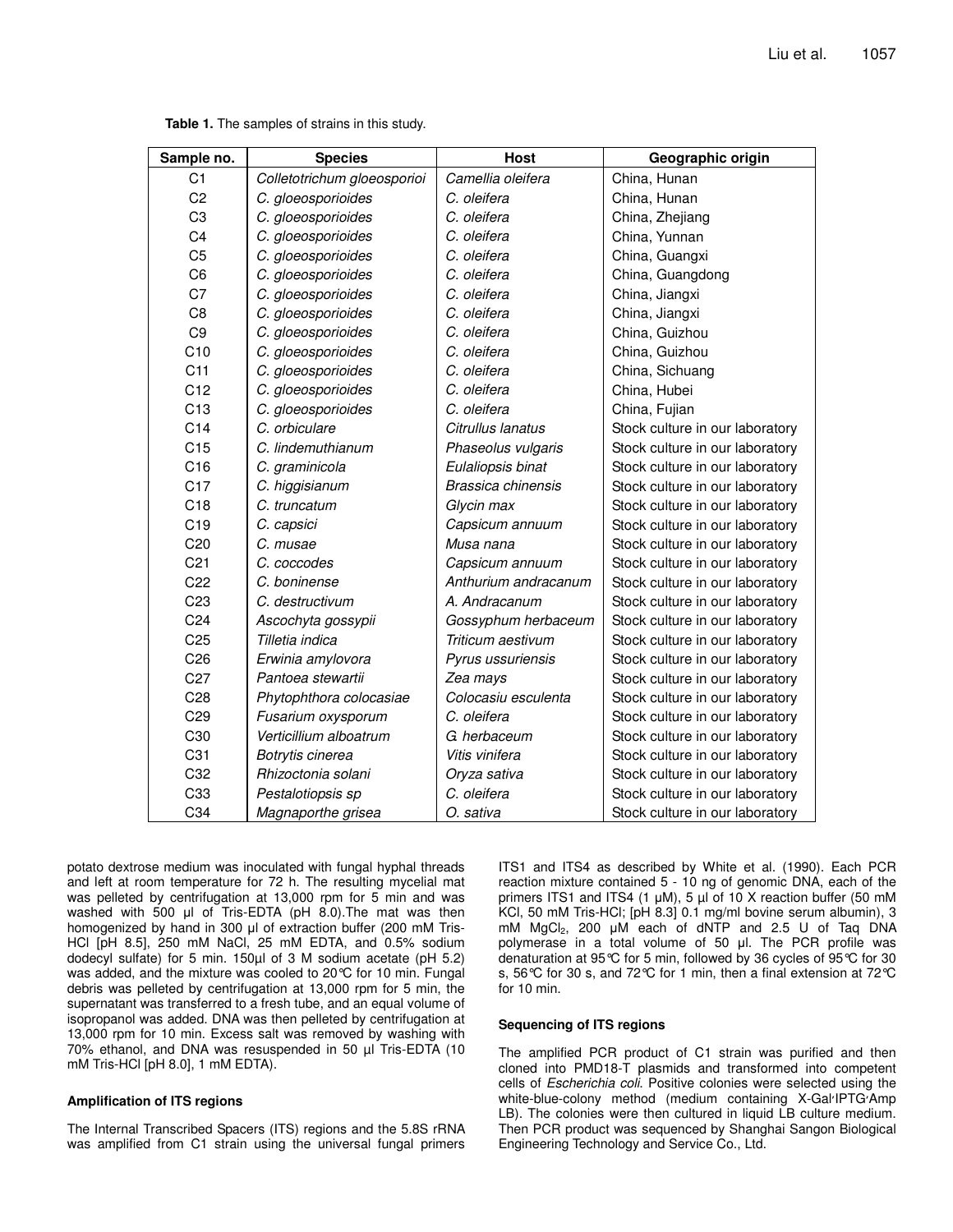# GTTTACGCTCTACAACCCTTTGTGAACATACCTATAACTGTTGCTTCGGCGGGTAGGG TCTCCGTGACCCTCCC**GGCCTCCCGCCCCCGGGCGGG**TCGGCGCCCGCCGGAGG ATAACCAAACTCTGATTTAACGACGT

YT1

TTCTTCTGAGTGGTACAAGCAAATAATCAAAACTTTTAACAACGGATCTCTTGGTTCTG GCATCGATGAAGAACGCAGCGAAATGCGATAAGTAATGTGAATTGCAGAATTCAGTG AATCATCGAATCTTTGAACGCACATTGCGCCCGCCAGCATTCTGGCGGGCATGCCTG TTCGAGCGTCATTTCAACCCTCAAGCTCTGCTTGGTGTTGGGGCCCTACGG**CTGAC GTAGGCCCTCAAAGGT**AGTGGCGGACCCTCCCGGAGCCTCCTTTGCG

YT2(Reverse complementary sequence)

TAGTAACTTTACGTCTCGCACTGGGATCCGGAGGGACTCTTGCCGTAAAACCCCCAA **TTTCCAAAG** 

**Figure 1.** Oligonucleotide primers, YT1 and YT2, specifs of PCR-amplified products with specific primers YT1 and YT2 for *Colletotrichum gloeosporioides*. Lane M: DNA marker; Lane 1: H<sub>2</sub>O; Lanes 2-14. Isolates C1 to C13 of *C. Gloeosporioides* from China respectively.

#### **Specific primer design**

The nucleotide sequence of the ITS regions of C1 strain was 480 bp long (Figure 1). Other nucleotide sequences of Colletetrichum species were obtained either from our previous study or from the Genbank nucleotide databases. An alignment of the nucleotide sequences of the ITS regions were made by CLUSTAL W (Thompson et al., 1994). The aligned ITS rDNA sequences were analyzed using DNA Star (5.01) Megalign program. Targeting the variable regions, a pair of internal primers was designated as YT1:<br>5'GGCCTCCCGCCCCCGGGCGGG 3': YT2: 5'GGCCTCCCGCCCCCGGGCGGG 5'ACCTTTGAGGGCCTACGTCAG 3' (Figure 1). We followed the guideline on PCR primer designing (Singh and Kumar, 2001; Kamel, 2003).

#### **Plant tissue DNA extraction**

Top extract plant tissue DNA for evidence of *C. gloeosporioides*, we placed a few milligrams of young tissue into a 1.5 ml tube and, to every mg of tissue, add 10  $\mu$ L 0.5 N NaOH. The tissues were thoroughly ground and centrifuged at 12000 rpm for 5 min. The supernatant  $($   $\sim$  5 $\mu$ L) was quickly transferred to a new tube containing  $495$   $\mu$ L 100 mM Tris  $pH$  8. 0 and mixed thoroughly through vortex (Wang and Qi, 1993). The solution was then used directly in PCR.

#### **Specificity of PCR amplification**

We tested the specificity of the primer pair YT1 and YT2 in PCR amplification *C. gloeosporioides* and other similar and related species collected in China. Amplification of the ITS rDNA with the taxon-specific PCR primer pair and the original ITS1 and ITS4 universal primers were performed by the PCR method described above, except that the annealing temperature was increased to 60°C. PCR fragments amplified with the two taxon-specific primer pairs were size-fractionated in 1.0% agarose gels.

#### **Nested-PCR amplification**

Our nested PCR amplification was performed in two rounds. The

first round PCR amplification used primers ITS1 and ITS4 with the reaction conditions the same as those described in section of amplification of rDNA ITS regions. Then, 1 µL PCR product was used as templates for the second round of PCR amplification with primers YT1 and YT2, and the reaction conditions followed that in section of specificity of PCR amplification.

# **RESULTS**

#### *C. oleifera a***nthracnose**

The progression of anthracnose in *C. olerfera* generally starts with small brown spots on the fruits and leaves, then gradually expands to form dark brown circular lesion, and finally becomes whorled acervulus on the circular lesion. After rain or dew, the acervulus becomes a sticky pink conidia heap. Overall, the symptoms of *C. oleifera* anthracnose in the leaves can be at the margin or tip, semi-circular or irregular, dark brown, with a purple edge (Figure 2).

# **Specificity of the designed primers**

Oligonucleotide primers YT1 and YT2 were designed from the ITS sequences collected and assembled. The primers showed high specificity for the species. A 330bp unique band was obtained from each of the 13 strains of *C. gloeosporioides* collected from various areas in China (Figure 3). However, in other species, we were unable to get any product using this primer pair (Figure 4).

# **Sensitivity of the one-step simple PCR for detection**

To determine the minimum amount of fungal DNA that can be detected by the simple PCR assays, variable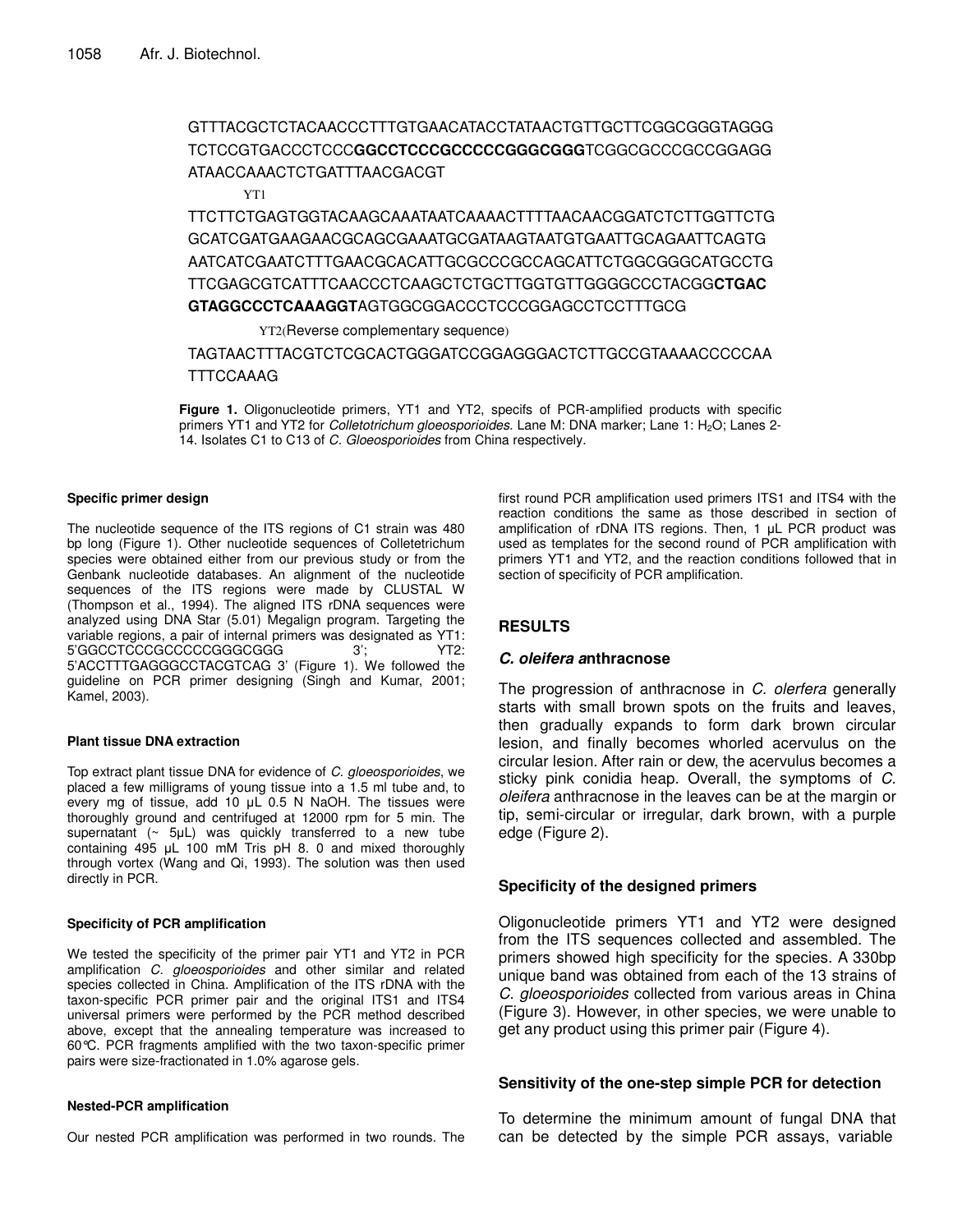

**Figure 2.** Symptom of anthracnose on the fruit and leaf of *Camellia oleifera*.



**Figure 3.** Electrophoresis of PCR-amplified products with specific primers YT1 and YT2 for *Colletotrichum gloeosporioides*. Lane M: DNA marker; Lane 1: H<sub>2</sub>O; Lanes 2-14. Isolates C1 to C13 of *C. Gloeosporioides* from China respectively.



**Figure 4.** Electrophoresis of PCR-amplified products with specific primers YT1/YT2 for other isolates from diverse species.

Lane M: DNA marker; Lane 1:*Colletotrichum gloeosporioides*; Lanes 2-22: correspond to the following species respectively *C. orbiculare*; *C. lindemuthianum*; *C. graminicola*; *C. higgisianum*; *C. truncatum*; *C. capsici*; *C. musae*; *C. coccodes*; *C. boninense*; *C. destructivum*; *Ascochyta gossypii*; *Tilletia indica*; *Erwinia amylovora*; *Pantoea stewartii*; *Phytophthora colocasiae* ;*Fusarium oxysporum*;*Verticillium alboatrum*; *Botrytis cinerea*; *Rhizoctonia solani*; *Pestalotiopsis* sp.; *Magnaporthe grisea.*

quantities of genomic DNA from strain C1 ranging from 100 ng to 1 ag were used as DNA template. We identified that 1 pg to 100 ng all generated reliable amplification product with the primer combination YT1 and YT2 (Figure 5).

#### **Sensitivity of nested-PCR for detection**

The same range of genomic DNA concentration of C1 strain was tested to determine the sensitivity by the nested-PCR assay. For DNA from the mycelia of C1 strain, 10 ag to 100 ng was sufficient for reliable

amplification of the nested PCR with primers ITS1 and ITS4 for the first reaction and primers YT1 and YT2 for the second amplification. The result showed that the nested-PCR reaction is at least 10,000-fold more sensitive than the simple one-step PCR meth. (Figure 6).

#### **Detection of** *C. gloeosporioides* **from** *C.oleifera* **tissue**

The plant materials were classified into two groups based on the results of histological inspection: the "+" group includes materials with obvious symptoms of anthracnose and the "-" group includes materials with no visual symp-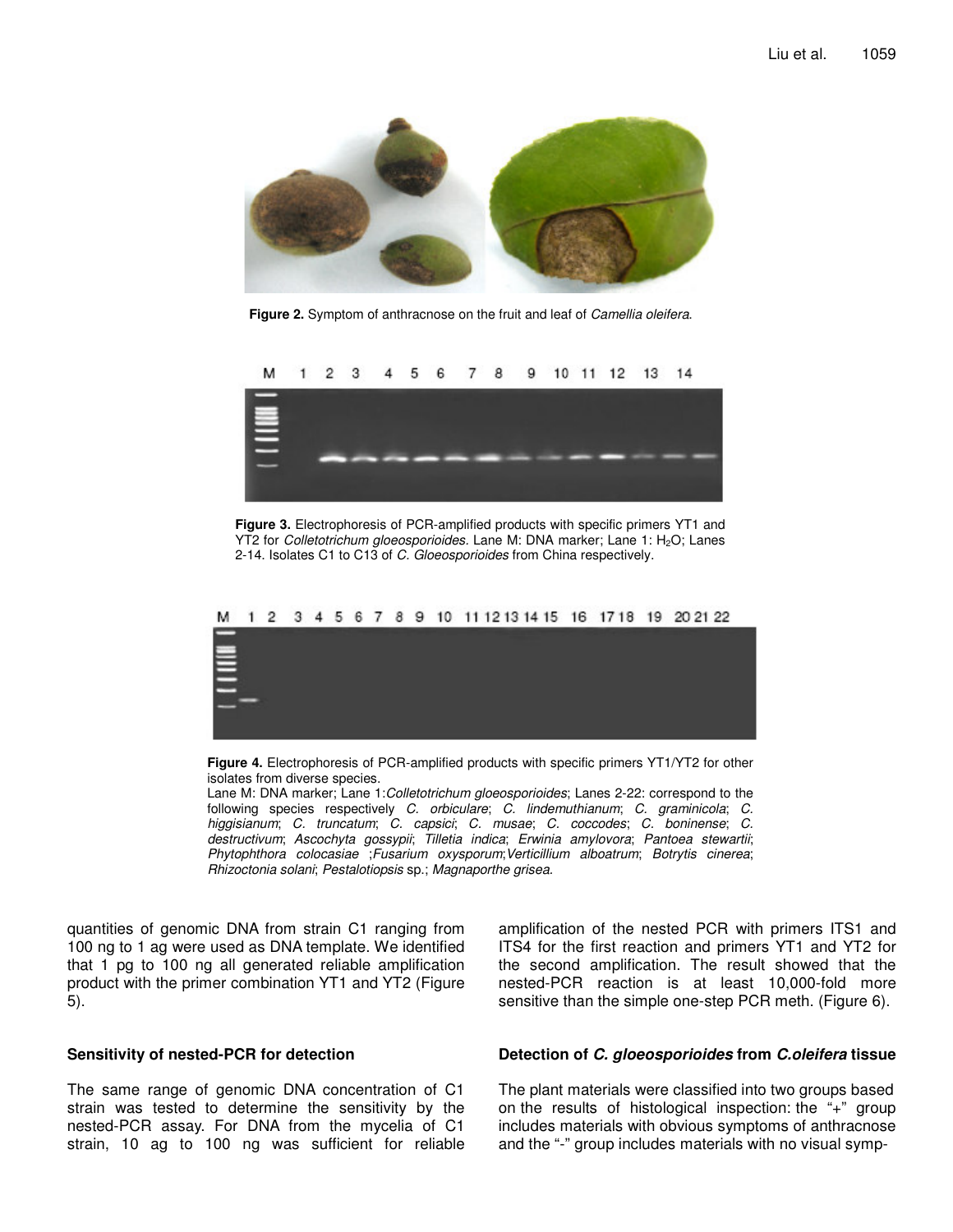

**Figure 5.** Sensitivity of simple PCR for the detection of *Colletotrichum gloeosporioides* with primers YT1 and YT2 using different quantities of genomic DNA.

Lane M: DNA marker; Lane 1-12: Amplified DNA products at quantity of 100 ng, 10 ng, 1 ng, 100 pg, 10 pg, 1 pg, 100 fg, 10 fg, 1 fg, 100 ag, 10 ag, 1 ag in a 25µL PCR reaction system, respectively.



**Figure 6.** Sensitivity of nested-PCR for the detection of *Colletotrichum gloeosporioides*.

Lane M: DNA marker; Lane 1-12: Amplified DNA products at quantities of 100 ng, 10 ng, 1 ng, 100 pg, 10 pg, 1 pg, 100 fg, 10 fg, 1 fg, 100 ag, 10 ag, 1 ag in a 25 µL PCR reaction system, respectively.

toms of anthracnose. Simple PCR could detect the pathogen from the specimens classified into the  $+$  group (Lane 3; Figure 7). No amplification product was obtained from specimens cataloged into the "-" group (Lanes 5 and 6).However, the nested-PCR detected the pathogen in one material with no obvious symptoms (that is, the same DNA of used for Lane 5) (Lane 4). The negative control of no DNA (just water) processed simultaneously was consistently negative (Lane1).The positive control processed simultaneously was consistently positive (Lane 2).

These results indicated that the specific primer pairs are useful in detecting *C. gloeosporioides* directly from infected host tissues, even from the plant materials that have likely been exposed to the pathogen but before the onset of visible symptoms. Compared with histological examination, the nested PCR-based detection technique is more rapid and sensitive.

# **DISCUSSION**

Traditional classification of plant pathogens are based on their macroscopic and microscopic morphological and structural characteristic. However, phenotypic characteristics can vary significantly depending on the specific environmental factors that they are exposed to. Such variations make the identification of many pathogens



**Figure 7.** Detection of pathogen DNA by the simple PCR or nested-PCR from C. *oleifera* tissues.

Lane M: DNA marker; Lane 1 : negative control (H<sub>2</sub>O); Lane 2: Positive control (*C. Gloeosporioides* mycelial DNA). Lane3: Simple PCR for specimen with visible disease symptoms; Lane 4: Nested-PCR for plant materials with no visible disease symptoms; Lanes 5 and 6 Simple PCR for plant materials without any symptoms.

difficult and unreliable. As a result, it is difficult to monitor and control many pathogens in a timely and effectively way, especially during epidemics. Amplification of target DNA through PCR with taxon-specific primers is a potentially more sensitive and accurate approach than microbiologic techniques (Kamel et al., 2003; Farid et al.,